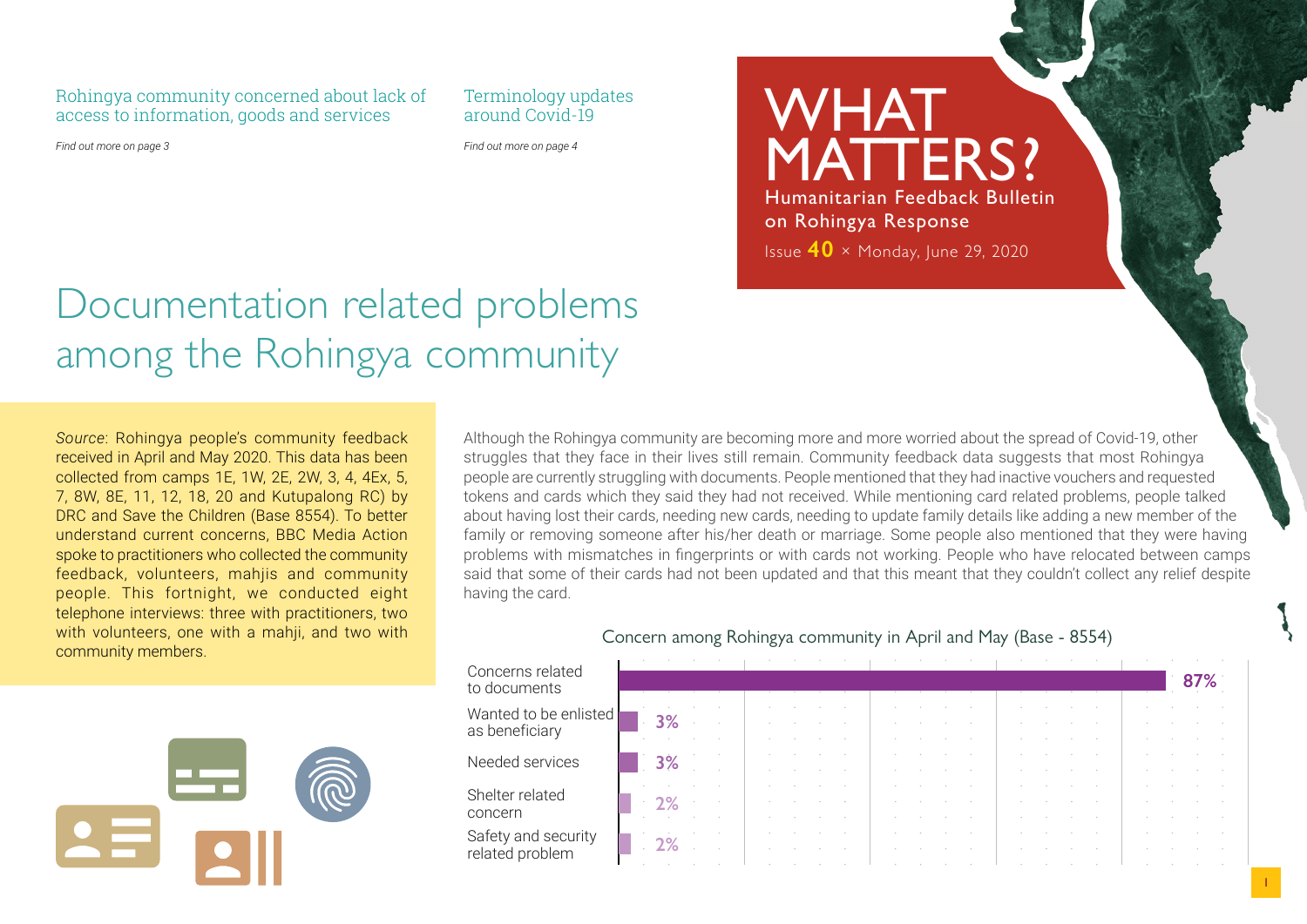



The community feedback data also suggests that people living in camp 3 and camp 4 were facing this problem more than those in other camps. Both camp 3 and 4 were the source of 17% of documentation-related feedback. The graph above indicates the case-wise distribution (top 7) of the documentation related problems raised by the Rohingya community in different camps.

The current Covid-19 situation has meant that humanitarian agencies have needed to make changes in their current operations in the camps. Practitioners highlighted how this had impacted different services in the camps. Practitioners reflects that recent changes in procedures (for example, changes in distribution using e-vouchers and differences between the SCOPE and UNHCR registration processes) might be contributing to the documentation-related problems being raised by refugees.

Rohingya people, volunteers and mahjis also talked about problems related to documentation. They said that there were some families in the camps who were facing these problems. One example raised was of a family of eight who were only receiving food for five people, because only five were currently listed on the family's documentation. Respondents talked about how these problems had been consistent for some time and that they had expressed their concerns to site management and others, but were yet to receive any solutions. People also felt that the current coronavirus restrictions were making the situation worse.

Some of the families who are receiving less food say that they have started eating less in response, or borrowing money from relatives and neighbours to fulfil their needs. In some cases, people said that they used to work outside of the camps to earn money but that the current coronavirus outbreaks and restrictions of movement were making it difficult for them to go outside of the camp and find work.

It's been a while we have been facing this problem. Coronavirus might be a reason why it hasn't been resolved yet. We have informed this to different personnel working in the camps, but didn't get any solution."

– Mahji, camp 8W

*I* I have informed my problems to site management and CFRM officials and it's been months. I borrow money from relatives and neighbours and just wait for the solution."

– Rohingya respondent, camp 11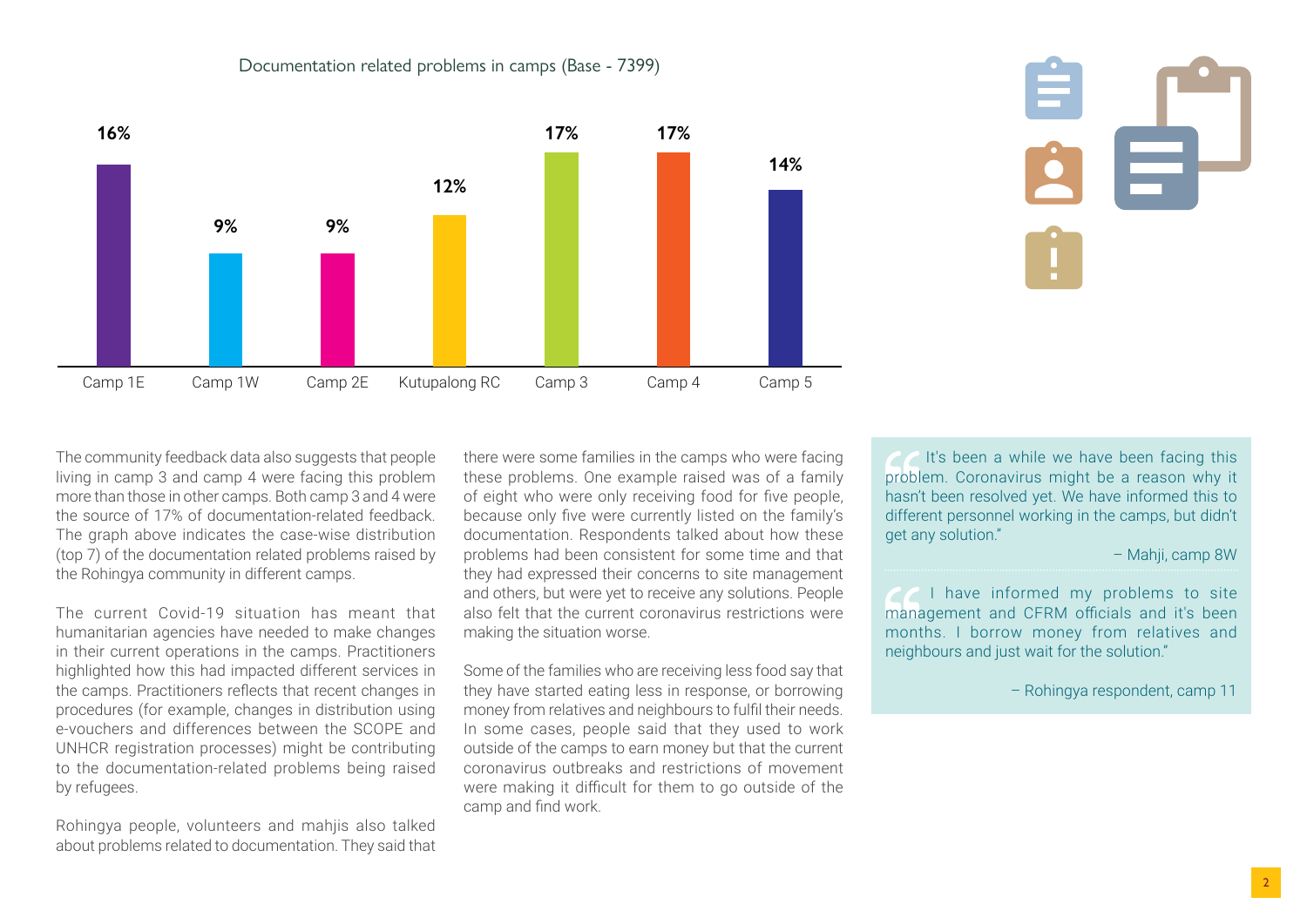## Rohingya community concerned about lack of access to information, goods and services

Covid-19 is just one of many issues of concern for camp residents. Its arrival last month simply added to the everyday challenges of life in the camps. Related restrictions on camp access and operations present further challenges for those living in the camps.

At the moment, I am very concerned about Covid-19. As the monsoon season has arrived in Bangladesh, many shelters are at high risk in the camp. We are also not getting proper treatment in the camp, even though we are not infected by Covid-19. The hospital's security guards even misbehave with us."

– Rohingya woman, 29, camp 5

 Because of the coronavirus outbreak, we are getting the rations late. Rainwater leaks from the roof. Drainage systems are also broken. Garbage is floating in the street."

– Rohingya man, 31, camp 1E

Measures to combat the spread of Covid-19 in the camps have interrupted important services, creating concern among community members. People interviewed recently expressed their frustrations with reductions in and changes to previously available services and resources. They said that rations were less regular and services such as shelter, drainage maintenance, and rubbish collection had been interrupted or delayed. The recent cyclone and subsequent heavy rains and flooding in the camps have increased anxiety about whether their homes can withstand these frequent extreme weather events. Many camp residents in recent weeks have expressed concern about the vulnerability of their homes. Additionally, they noted that the important activities of health facilities, schools, and mosques have been restricted or put on hold, reducing the community's access to important sources of education, information, comfort, and support.

**Thankfully**, we don't have any coronavirus cases around us but people can't get access to health facilities for minor diseases because they have been closed for a couple of months due to coronavirus issues."

– Rohingya man, 32, camp 1E

Schools and mosques have been closed for three months. We are very afraid for the future of our children. They are unable to continue education."

– Rohingya woman, 38, camp 3

*Source*: To understand current community perspectives and experiences in the camps, particularly in relation to information needs in the context of Covid-19, BBC Media Action and Translators without Borders conducted interviews over the phone with 7 men and 7 women from the Rohingya community. Interviews took place on 18 and 21 June, 2020.

## **Information & protection**

**I** heard that some positive cases have been found in the Rohingya camps and there is a possibility that many cases may be found because most people are unaware about the [Covid-19] information. Though NGOs are giving information, few people receive it."

– Rohingya man, 28, camp 1W

 I have heard that some cases [of Covid-19] have been found among the Rohingya but I am very worried because the camp is crowded. We are also not getting any further information as we expected to. I am also not getting any materials such as masks, gloves, etc. from NGOs to protect us from coronavirus."

– Rohingya man, 35, camp 1W

Community members also report limitations in the reach of important Covid-19 related information, as well as access to materials needed to help protect them and their families from the virus. People are aware and concerned about the threat of Covid-19 in the camps, and fearful that information gaps may lead to a wider spread of infection. People also report lacking essential items, such as masks, gloves, and soap to protect themselves from the virus.

 We cannot go out, we have to live in one room only all the time. We cannot go to the market to buy anything as there is a lockdown everywhere and we do not have enough masks and other things like hand gloves, enough soap, hand sanitiser, etc."

– Rohingya woman, 22, camp 1W

Rohingya community members report needing further information and material resources to combat the threat of Covid-19. They also need access to and continuation of essential health, educational, material, and infrastructure support to meet their everyday needs.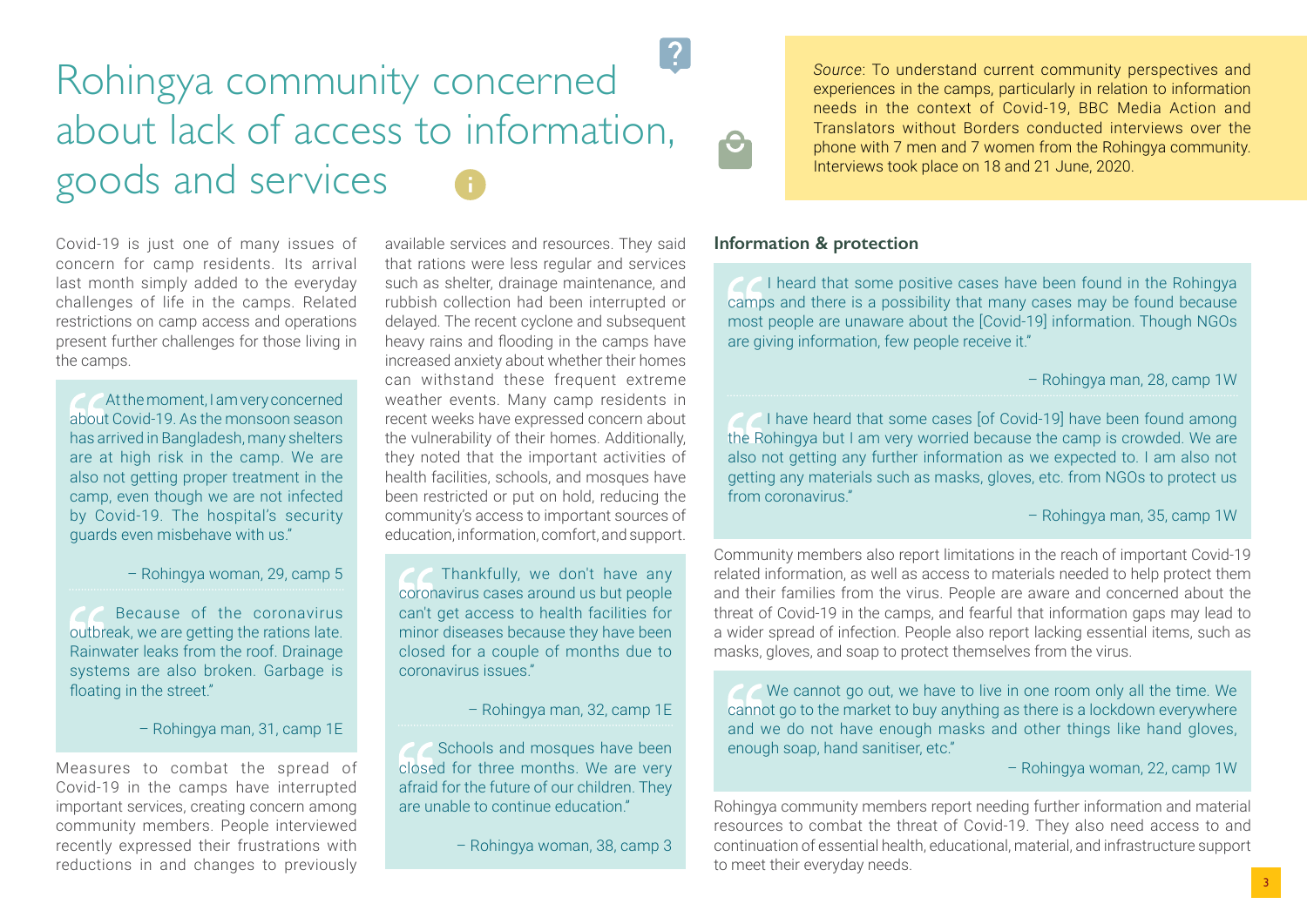## Terminology updates around Covid-19

Many of the terms used in the Covid-19 response are either new, or not previously commonly used in Rohingya. As such Translators without Borders conducts regular linguistic research in the community to see how these terms are interpreted and used in Rohingya. This table lists key English terms used in the response in the present context and their current equivalents in Rohingya. As some of these terms are new to the Rohingya language they may evolve over time. More Rohingya terms relevant to the response are available in the Translators without Borders glossary, or directly from TWB.

| English                        | Rohingya (roman Script)                                  | Notes and further details of how these terms are discussed/<br>used in conversations within the Rohingya community |  |  |  |  |  |
|--------------------------------|----------------------------------------------------------|--------------------------------------------------------------------------------------------------------------------|--|--|--|--|--|
| contaminated                   | hosara goijja or nafak                                   | Associated with something being "dirty" or "unholy".                                                               |  |  |  |  |  |
| shortness of breath            | niyash thainte moshkil                                   | Associated with people facing breathing difficulties.                                                              |  |  |  |  |  |
| symptom                        | alamot                                                   | Community members associate this term with<br>symptoms such as fever, cough.                                       |  |  |  |  |  |
| vaccination                    | kakusi maron                                             | Particularly understood in relation to injections.                                                                 |  |  |  |  |  |
| incubation period              | biaramor alamot daha zaite lagede thaim                  | Provides a definition of the English term (the time<br>between exposure and onset of symptoms)                     |  |  |  |  |  |
| underlying<br>health condition | age loti asede bairam or butore<br>butore maredde biaram | Particularly associated with people who have been sick for a long time                                             |  |  |  |  |  |
| transmission                   | faron (biaram)                                           | Refers to the spreading of something to others, particularly diseases.                                             |  |  |  |  |  |
| contagious                     | biaram faron                                             | Specifically refers to the spreading of diseases.                                                                  |  |  |  |  |  |